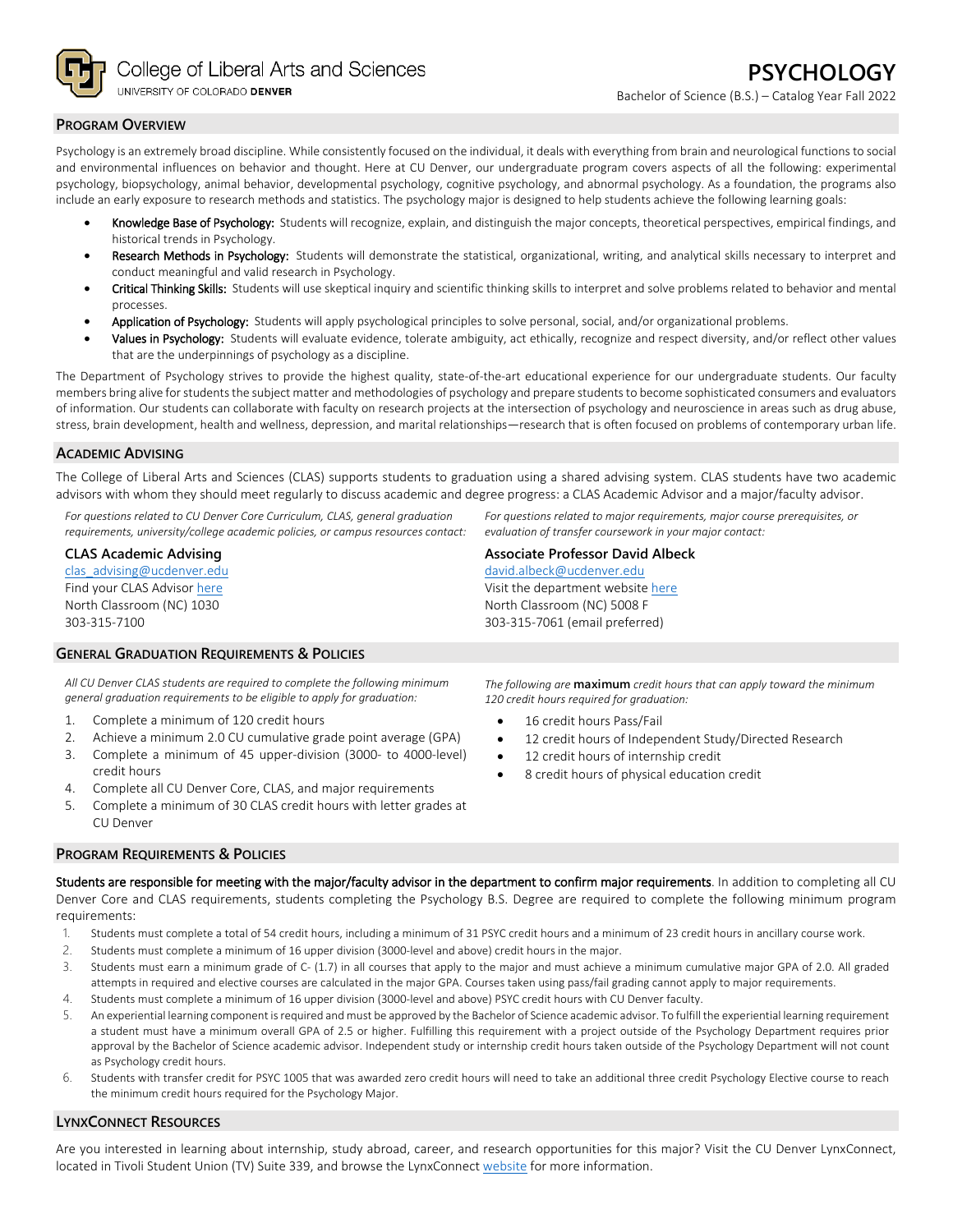

# **PSYCHOLOGY**

Bachelor of Science (B.S.) – Catalog Year Fall 2022

| <b>Degree Requirements</b>                                                                                                                                                                                                                                                                                                                                                                                                                                                                                                                | Credits        | <b>Notes</b>                                                                                                                                                                                                                                                                                     |
|-------------------------------------------------------------------------------------------------------------------------------------------------------------------------------------------------------------------------------------------------------------------------------------------------------------------------------------------------------------------------------------------------------------------------------------------------------------------------------------------------------------------------------------------|----------------|--------------------------------------------------------------------------------------------------------------------------------------------------------------------------------------------------------------------------------------------------------------------------------------------------|
| * Course prerequisites change regularly. Students are responsible for consulting advisors and the class schedule in the student portal for prerequisite information. *                                                                                                                                                                                                                                                                                                                                                                    |                |                                                                                                                                                                                                                                                                                                  |
| CU Denver Core Curriculum Requirements                                                                                                                                                                                                                                                                                                                                                                                                                                                                                                    | $34 - 40$      | <b>CU Denver Core Curriculum Requirements</b>                                                                                                                                                                                                                                                    |
| <b>CLAS Graduation Requirements</b>                                                                                                                                                                                                                                                                                                                                                                                                                                                                                                       | $15 - 29$      | <b>CLAS Graduation Requirements</b>                                                                                                                                                                                                                                                              |
| <b>PSYC Major Requirements</b>                                                                                                                                                                                                                                                                                                                                                                                                                                                                                                            | 31             | 16 credit hours must be upper-division                                                                                                                                                                                                                                                           |
| <b>PSYC Required Courses</b>                                                                                                                                                                                                                                                                                                                                                                                                                                                                                                              |                |                                                                                                                                                                                                                                                                                                  |
| PSYC 1000 Introduction to Psychology I                                                                                                                                                                                                                                                                                                                                                                                                                                                                                                    | 3              | Course can fulfill CU Denver Core Behavioral Science                                                                                                                                                                                                                                             |
| PSYC 1005 Introduction to Psychology II                                                                                                                                                                                                                                                                                                                                                                                                                                                                                                   | $\overline{3}$ | Course can fulfill CU Denver Core Behavioral Science                                                                                                                                                                                                                                             |
| PSYC 2090 Statistics and Research Methods                                                                                                                                                                                                                                                                                                                                                                                                                                                                                                 | $\overline{4}$ | *Prerequisite: C- or higher in PSYC 1000                                                                                                                                                                                                                                                         |
| PSYC 2220 Biological Basis of Behavior                                                                                                                                                                                                                                                                                                                                                                                                                                                                                                    | 3              | *Prerequisite: C- or higher in PSYC 1000 or BIOL 2020.<br>Course can fulfill CU Denver Core Natural/Physical Science (non-lab)                                                                                                                                                                   |
| PSYC 3090 Research Methods in Psychology                                                                                                                                                                                                                                                                                                                                                                                                                                                                                                  | 3              | *Prerequisite: C- or higher in PSYC 1000, 1005, and 2090                                                                                                                                                                                                                                         |
| PSYC 4054 Behavioral Neuroscience                                                                                                                                                                                                                                                                                                                                                                                                                                                                                                         | 3              | *Prerequisite: C- or higher in PSYC 1000, 1005, 2090, 2220, 3090, and six<br>credit hours or two courses from PSYC 3050-4990                                                                                                                                                                     |
| <b>PSYC Group A Electives</b>                                                                                                                                                                                                                                                                                                                                                                                                                                                                                                             |                | *Complete two of the following Group A elective courses.                                                                                                                                                                                                                                         |
| Choose two from PSYC 3222, 3254, 3262, 3263, 3264, 3265, 3724, 3810,<br>3822, 3832, or 4164                                                                                                                                                                                                                                                                                                                                                                                                                                               | 6              | Check individual courses for prerequisites.                                                                                                                                                                                                                                                      |
| <b>PSYC Group B Elective</b>                                                                                                                                                                                                                                                                                                                                                                                                                                                                                                              |                | *Complete one of the following Group B elective courses.                                                                                                                                                                                                                                         |
| Choose one from PSYC 3205 Human Development I: Child Psychology,<br>PSYC 3305 Abnormal Psychology, or PSYC 3415 Experimental Social<br>Psychology                                                                                                                                                                                                                                                                                                                                                                                         | 3              | *Prerequisite: C- or higher in PSYC 1000 and 1005 or 3215 (for 3205)<br>*Prerequisite: C- or higher in PSYC 1000 and 1005 (for 3305 and 3415)                                                                                                                                                    |
| PSYC Experiential Learning Component<br>An experiential learning component is required and must be approved by<br>the PSYC B.S. advisor. To fulfill the experiential learning requirement a<br>student must have a minimum overall GPA of 2.5 or higher. Fulfilling this<br>requirement with a project outside of the Psychology Department requires<br>prior approval by the PSYC B.S. advisor. Independent study or internship<br>credit hours taken outside of the Psychology Department will not count as<br>Psychology credit hours. | 3              | *Choose from: PSYC 3939 or 4111 or 4840 or 4880 or honors project in<br>consultation with major advisor.<br>Successful (final grade of B or better) completion of PSYC 4680, 4681,<br>and 4780 also fulfills the experiential learning requirement for the<br>Bachelor of Science in Psychology. |
| Ancillary Biology and Chemistry Requirements                                                                                                                                                                                                                                                                                                                                                                                                                                                                                              | $23 - 27$      |                                                                                                                                                                                                                                                                                                  |
| BIOL 2010 & 2011 Organisms to Ecosystems (Gen Bio) with lab or<br>BIOL 2030 & 2031 Honors Organisms to Ecosystems (Gen Bio) with lab                                                                                                                                                                                                                                                                                                                                                                                                      | $\overline{4}$ | *Prerequisite: High School chemistry or CHEM 1000 recommended<br>Course can fulfill CU Denver Core Natural/Physical Science with lab                                                                                                                                                             |
| BIOL 2020 & 2021 Molecules to Cells (Gen Bio) with lab or<br>BIOL 2040 & 2041 Honors Molecules with Cells (Gen Bio) with lab                                                                                                                                                                                                                                                                                                                                                                                                              | $\overline{4}$ | *Prerequisite: C- or higher in BIOL 2010 & 2011 or 2030 & 2031<br>Courses can fulfill CU Denver Core Natural/Physical Science with lab                                                                                                                                                           |
| CHEM 2031 & 2038 General Chemistry I with lab or CHEM 2081 & 2088<br>Honors General Chemistry I with lab                                                                                                                                                                                                                                                                                                                                                                                                                                  | $\overline{4}$ | *Prerequisite: MATH 1110 and High School chemistry or CHEM 1000<br>recommended<br>Course can fulfill CU Denver Core Natural/Physical Science (with lab)                                                                                                                                          |
| CHEM 2061 & 2068 General Chemistry II with lab or CHEM 2091 & 2098<br>Honors General Chemistry II with lab                                                                                                                                                                                                                                                                                                                                                                                                                                | 5              | *Prerequisite: C- or higher in General or Honors CHEM I with lab<br>Course can fulfill CU Denver Core Natural/Physical Science (with lab)                                                                                                                                                        |
| Upper Division Biology/Chemistry Electives                                                                                                                                                                                                                                                                                                                                                                                                                                                                                                | $6 - 10$       | *Choose two from: BIOL 3225, 3244, 3445, 3611, 3621, 3654, 3832,<br>4134, 4165 or CHEM 3810, 4810, 4820. Check individual courses for<br>prerequisites.                                                                                                                                          |
| <b>Estimated General Electives</b>                                                                                                                                                                                                                                                                                                                                                                                                                                                                                                        | $0 - 17$       | General Elective credit hours will vary based on Core & CLAS<br>Requirements. Consult with CLAS Advisor.                                                                                                                                                                                         |
|                                                                                                                                                                                                                                                                                                                                                                                                                                                                                                                                           |                |                                                                                                                                                                                                                                                                                                  |
| <b>Total Minimum Credit Hours:</b>                                                                                                                                                                                                                                                                                                                                                                                                                                                                                                        | 120            | 45 credit hours must be upper-division                                                                                                                                                                                                                                                           |